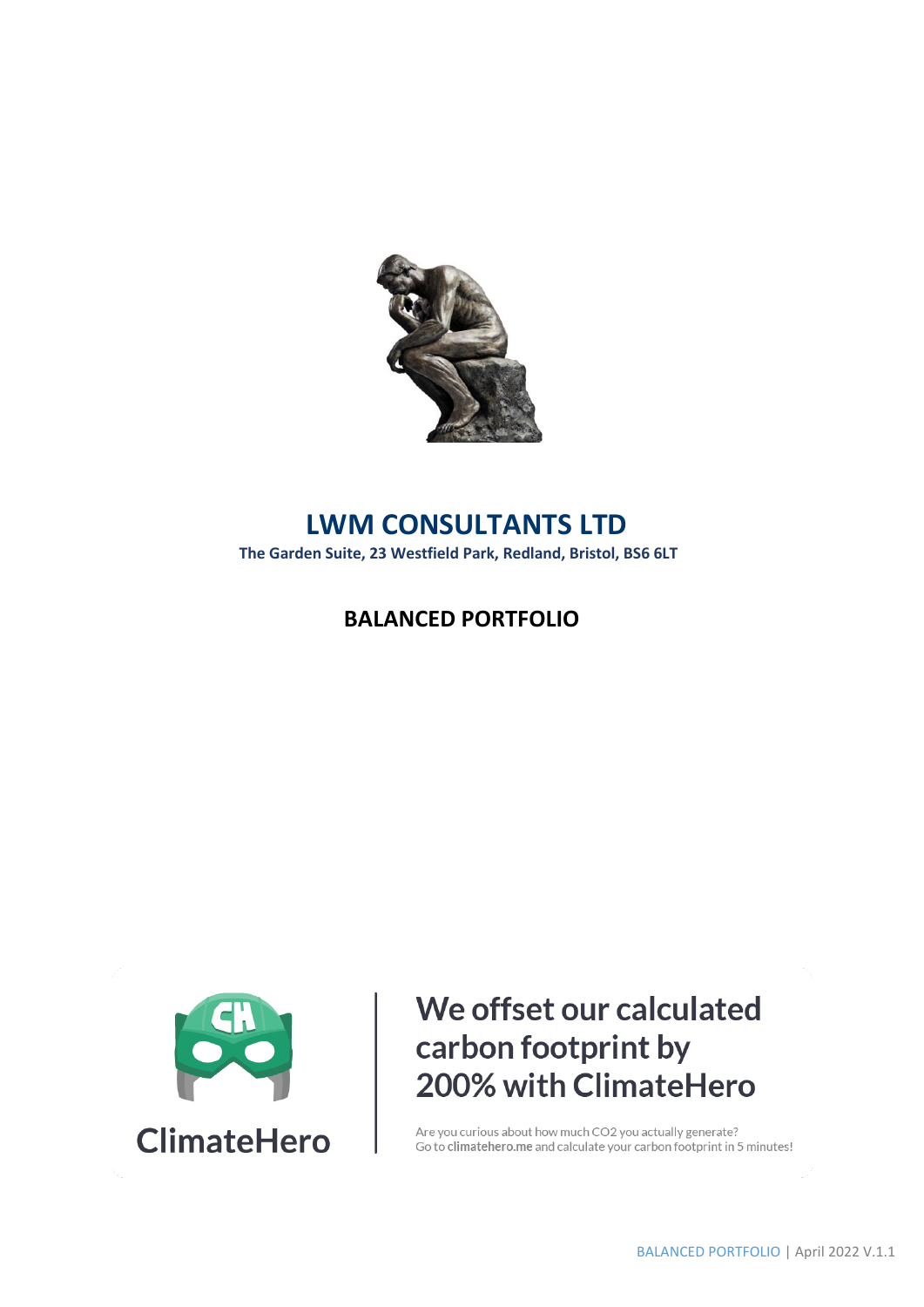**Aim -** The portfolio looks to deliver above inflation return (capital growth) through a combination of fixed interest, equity and property investments.

**Key points -** The portfolio holds a higher content of equities compared to the Cautious Portfolio, but less than the adventurous portfolios. Currently the portfolio holds approximately 26% in diversifying assets such as fixed interest, property, infrastructure and multi asset strategies, with the balance in equity funds. We believe this is the best way to provide potential upside growth as well as providing equal weight between risk and reward.

**Asset allocation –** the portfolio will diversify your assets between funds, offering exposure to different sectors of the market and regions. Creating the right mix of assets is an important part of the process of building a portfolio designed to meet your financial objectives. Your portfolio is monitored and reviewed on an ongoing basis to ensure that it remains in line with your risk profile.

|                                                            | 2021/2022               |
|------------------------------------------------------------|-------------------------|
|                                                            | <b>Asset Allocation</b> |
| <b>Diversified Assets</b>                                  | 36.00%                  |
| <b>Equities</b>                                            |                         |
| <b>Europe including UK</b>                                 | 19.00%                  |
| <b>US</b>                                                  | 12.00%                  |
| <b>General Global</b>                                      | 16.00%                  |
| <b>Emerging Markets and Asia Including Japan and China</b> | 17.00%                  |
|                                                            | 100.00%                 |

**Risk -** The table below shows the potential volatility (rapid or unpredictable changes, especially for the worse, in the portfolio value at any given point in time) of the proposed holdings based on past performance. For example, over 15 years, the proposed holdings returned 11.03% p.a., the volatility on the upside and downside was 13.41%. This means at any point in time the average maximum downside was -2.38%, and upside 24.44%. These are purely a guide and are not guaranteed. The actual figures could be higher or lower at any single point in time.

|          | Return | Volatility |
|----------|--------|------------|
| 1 Year   | 43.53% | 11.91%     |
| 3 Years  | 15.26% | 13.69%     |
| 5 Years  | 16.92% | 11.51%     |
| 10 Years | 13.37% | 10.91%     |
| 15 Years | 11.03% | 13.41%     |

We aim to deliver positive returns over the medium to long term with volatility similar to the FTSE World Index. **Both returns and volatility are not guaranteed but act as a guide.** 

You should also consider specific risks such as inflationary risk, counterparty risk and risks arising from a lack of diversification.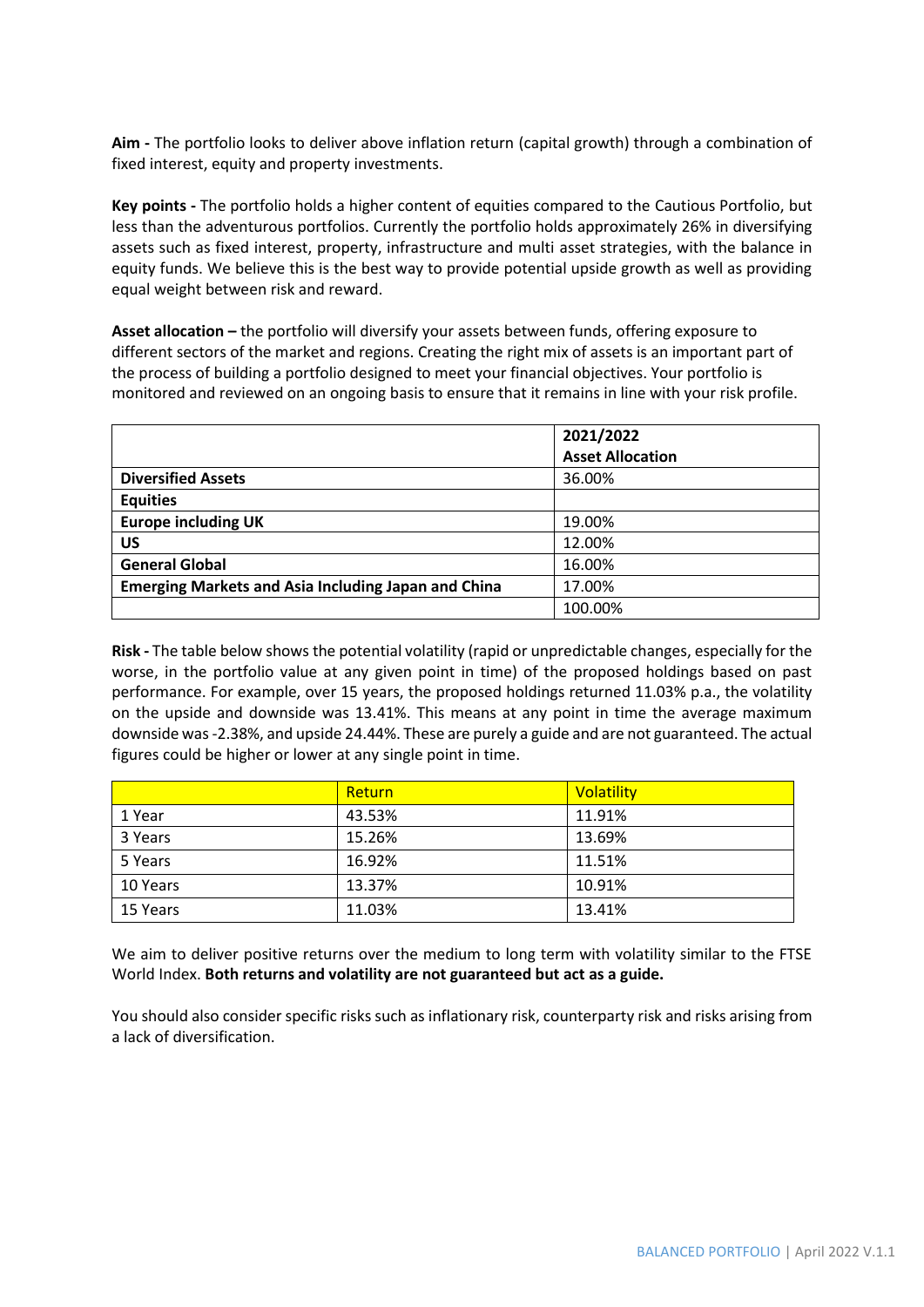**Market shocks -** The table below takes five past market shocks and shows how the holdings **in the portfolio as at 1 July 2021** would have performed both in the year of and after the event. This reflects the fund charges but does not account for any product charges or advice fees.

|           | <b>Black Monday</b>    | September 11           |                 |           | WorldCom bankruptcy |
|-----------|------------------------|------------------------|-----------------|-----------|---------------------|
| 1987      | 1988                   |                        | 2002<br>2001    |           | 2003                |
| 0.31%     | 26.63%                 | $-24.26%$<br>$-20.88%$ |                 | $-24.26%$ | 39.38%              |
|           |                        |                        |                 |           |                     |
|           | Global economic crisis |                        | Eurozone crisis |           | <b>Brexit</b>       |
| 2008      | 2009                   | 2011                   | 2012            | 2016      | 2017                |
| $-26.89%$ | 39.54%                 | $-6.56%$               | 15.18%          | 19.04%    | 23.15%              |

Putting this in context, the table below shows what £150,000 invested on 1 January 2008 would have been worth each December from 2008 to 2012 (including all fees and charges) based on the proposed portfolio:

|                  | % return (cumulative) | Monetary Amount (£) |
|------------------|-----------------------|---------------------|
| 31 December 2008 | $-28.29%$             | £107,565.00         |
| 31 December 2009 | $-0.94%$              | £148,590.00         |
| 31 December 2010 | 24.13%                | £186,198.00         |
| 31 December 2011 | 14.25%                | £171,376.00         |
| 31 December 2012 | 30.00%                | £194,991.00         |

The average return after charges from 1 January 2008 to 31 December 2012 was 6.00% p.a.; this reflects two down periods in 2008 and 2011.

**Time period return:** The table below shows the best and worst returns over 3 months, 1 year and 3 years:

|          | Best (%)            | Worst (%)             |
|----------|---------------------|-----------------------|
| 3 months | 20.91 (04/20-06/20) | $-15.05(01/20-03/20)$ |
| 1 year   | 43.53 (04/20-03/21) | $-5.67(06/11-05/12)$  |
| 3 years  | 19.91 (10/15-09/18) | $6.08(04/17-03/20)$   |

**Loss of capital -** The portfolio is positioned as a long-term investment (5 years plus). The aim is to achieve a positive outcome over the investment period; although past performance is no guide to future performance and investments can fall as well as rise.

The table above highlights that there will be movements in the value of the investment (both positive and negative) during this time frame. The figures do not reflect any withdrawals or additional investments.

There is the potential for capital loss particularly where the investment is encashed during a down period (in this example 2008 and 2009). Even encashing on 31 December 2011 would have achieved a positive return on the initial investment.

### **SPECIAL NOTE: You should note that the holdings can and do change; the figures shown above are illustrative only and are not a guarantee of what might happen in the future.** They aim to demonstrate the potential risks and volatility based on five past market shocks, with no prediction of future events.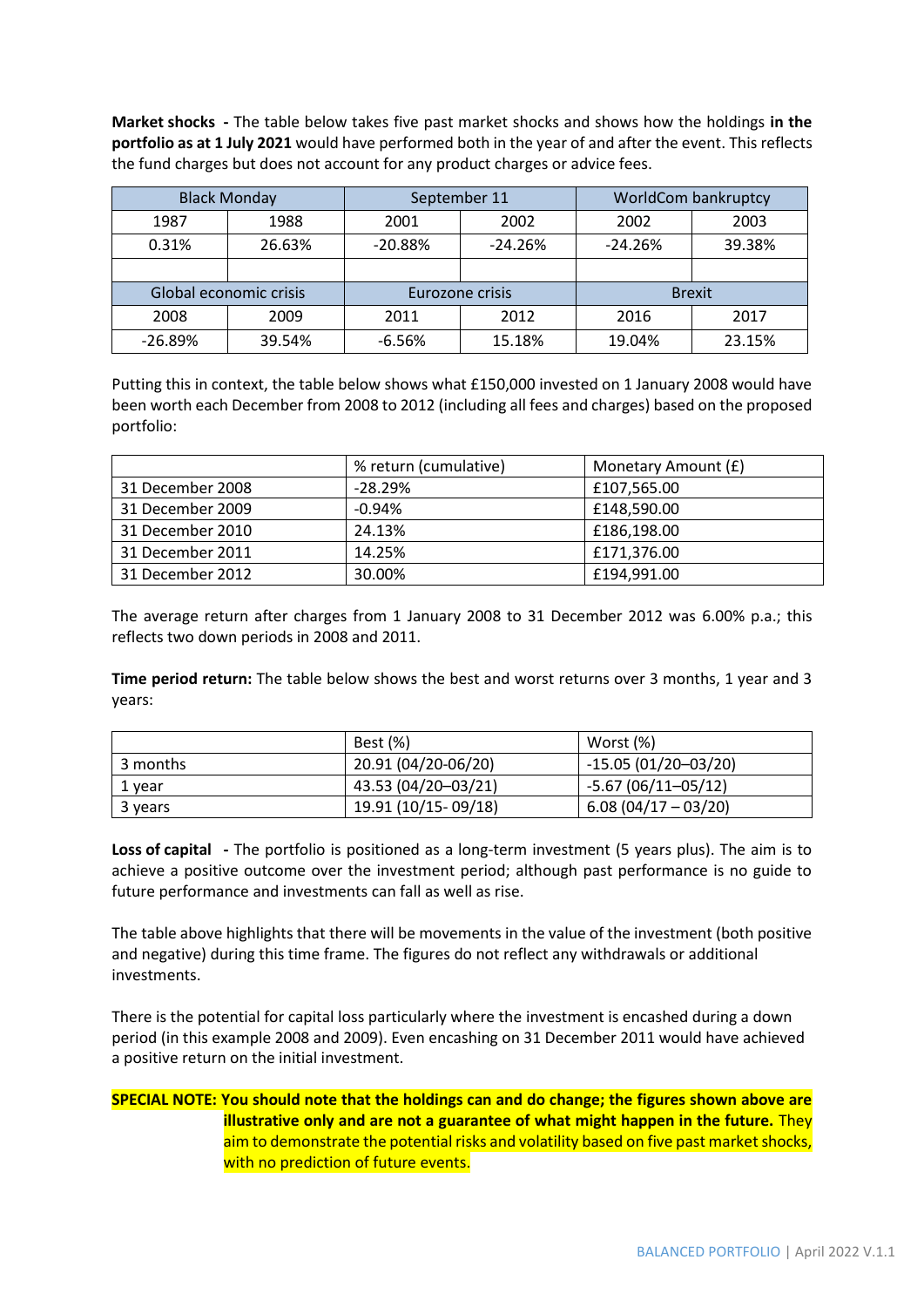#### **BALANCED PORTFOLIO PEFORMANCE**

The Portfolio was launched on 1 January 2009 and the total return up to 31 March 2022 was 262.71% (10.22% p.a.) against a benchmark return of 141.98% (6.90% p.a.).



Portfolio vs Benchmark – 1 January 2009 – 31 March 2022

|                                                        | 2018     | 2019   | 2020  | 2021   | 2022     | <b>Since</b><br>Launch |
|--------------------------------------------------------|----------|--------|-------|--------|----------|------------------------|
| <b>Balanced Portfolio</b>                              | $-6.99%$ | 18.96% | 1077% | 11.13% | $-8.58%$ | 10.22% p.a.            |
| <b>LWM Benchmark</b>                                   | $-6.17%$ | 15.65% | 7.25% | 9.29%  | $-4.42%$ | $6.90\%$ p.a.          |
| <b>IA Mixed Investment 40-</b><br>85% Shares Benchmark | $-6.07%$ | 15.94% | 5.50% | 11.10% | $-3.69%$ | 7.72% p.a.             |

|                            | 1 Year to | 1 Year to | 1 Year to | 1 Year to | 1 Year to |
|----------------------------|-----------|-----------|-----------|-----------|-----------|
|                            | 31/03/18  | 31/03/19  | 31/03/20  | 31/03/21  | 31/03/22  |
| <b>Balanced Portfolio</b>  | 8.60%     | 2.94%     | $-10.69%$ | 37.21%    | 1.78%     |
| <b>LWM Benchmark</b>       | 4.57%     | 3.44%     | $-5.69%$  | 24.89%    | 2.18%     |
| IA Mixed Investment 40-85% | 1.63%     | 4.36%     | $-7.73%$  | 26.47%    | 5.29%     |
| <b>Shares Benchmark</b>    |           |           |           |           |           |

**Note:** RPI is a measure of inflation; for example, in 2021 the Portfolio returned 6.04% after inflation. Cash is a means of demonstrating an upward curve with no stock market volatility.

**BENCHMARKS:** The key measure for us is to outperform a fund that tracks an index over the medium to long term. Within each sector, we will have funds that perform differently. We have set a benchmark which accurately and fairly reflects what we are aiming to do. The benchmark is tradeable and therefore can be invested in.